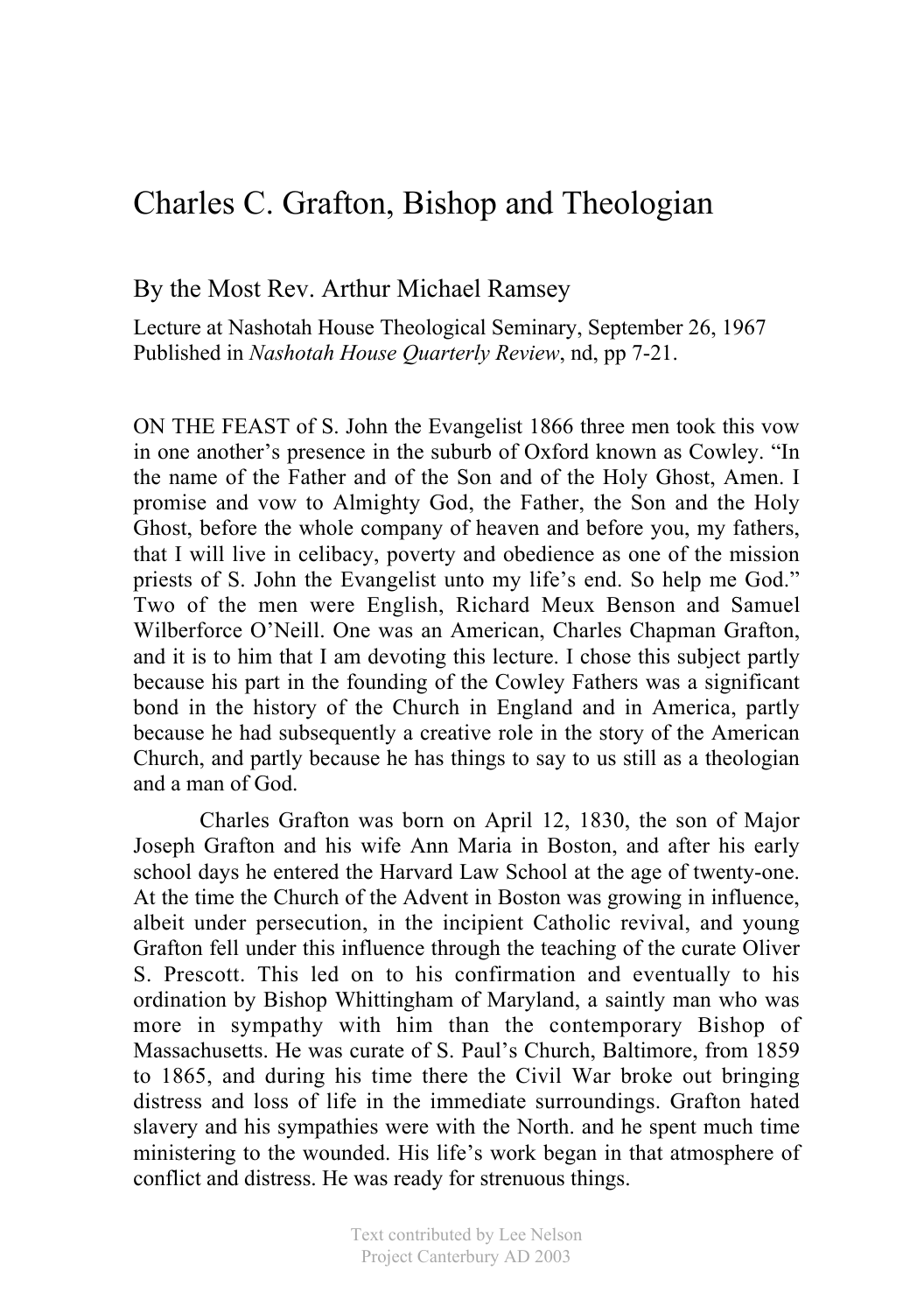Presently Grafton felt the call to be a monk, to devote himself to the service of Christ in poverty and simplicity, and he opened his heart to his Father-in-God who encouraged him and advised him to go to England and study the Religious Life there. So to England he came in 1865 when he was thirty-five years old. It was a time of new stirrings in the English Church. The Catholic revival was spreading to the parishes. Priests like Father Lowder at S. Peter's London Docks were at work. Dr. Pusey's influence was strong. Grafton stayed in England five years and found himself drawn into a circle which influenced him all his life. He came to know Pusey, John Mason Neale and the young Charles Wood who later became Lord Halifax. He worked in the East End of London with Father Lowder for a time. He shared in the planning of a great mission to the people of London. Most important of all he met a number of ardent young priests who like himself were being drawn towards the Religious Life, and he took part, by his own lifelong vow, in the foundation of the Society of S. John the Evangelist, the Cowley Fathers. It is hard to doubt that under God Grafton received from his time in England much for which the American Church has cause to be thankful in the subsequent years. But it is also hard to doubt that by his ardent spirit of self-sacrifice he gave much to his English contemporaries, and just when we have been celebrating the centenary of the Cowley Fathers it is fitting for us in England to acknowledge the part taken by this fearless young American priest.

Back in America Grafton was made Rector of the Church of the Advent, Boston. Here was a novel sight in the Protestant Episcopal Church in America—a parish run by monks. With Grafton were Hall who became Bishop of Vermont, Osborne who became Bishop of Springfield and Gardner who was afterwards President of Nashotah House. The American membership of the Cowley Fathers grew only very slowly. There were difficulties, not only episcopal but also within the Constitution of the Community, about the relation between American and English jurisdictions, and to Grafton's utmost grief it proved the only solution for him and his American brethren to leave the Cowley Community. The breach with the Cowley Brotherhood in England, made as it was in charity and through intense pressure of conscience, was an overwhelming grief to Grafton. Years afterwards he writes:—

"Looking back one can see one's own failings, and believe much was owing to misunderstanding and the craftiness of Satan. Very few Americans joined us, and we were pressed with the objection that we were a society under a Superior not a member of the American Church. A question having arisen concerning our duty,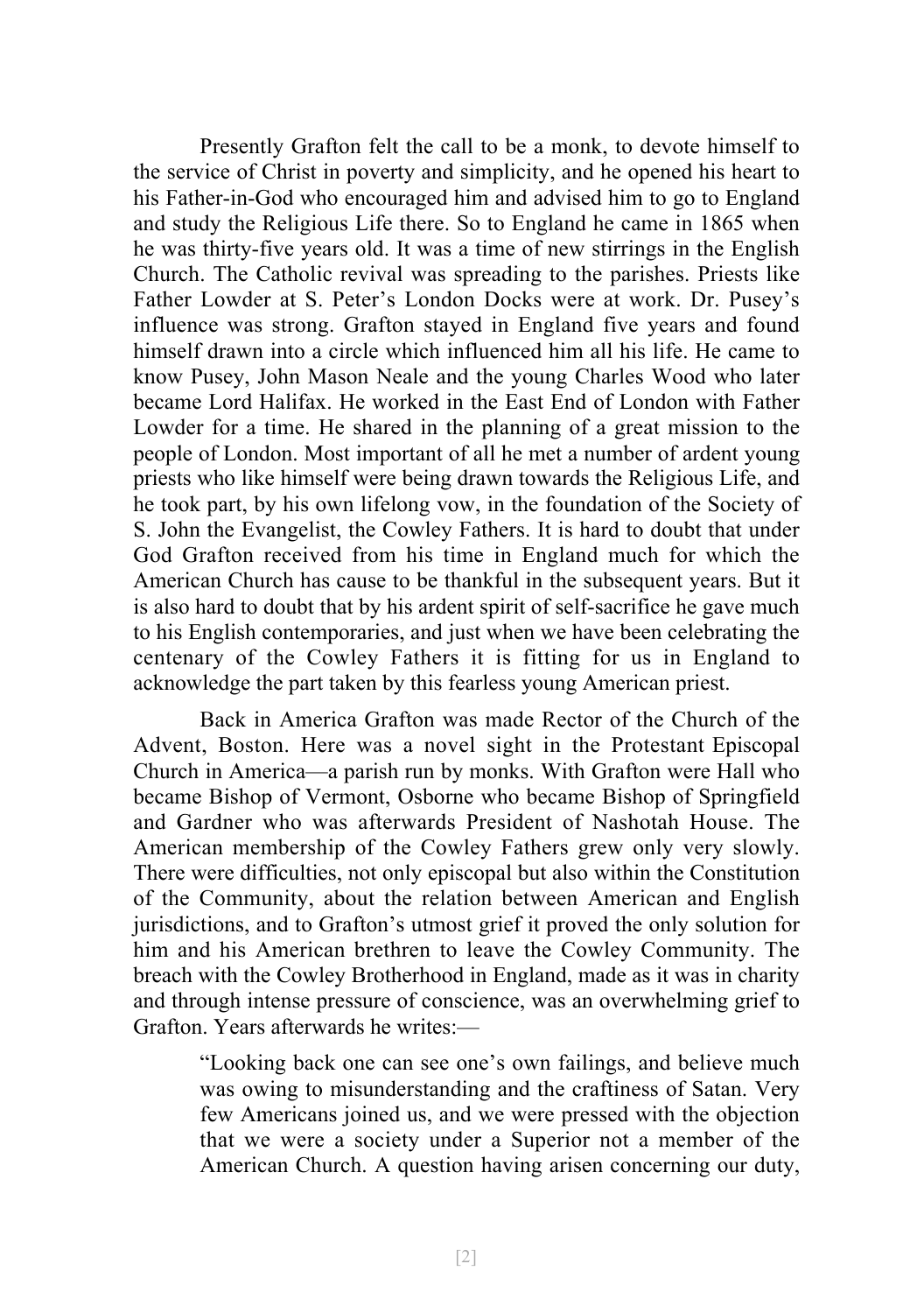the Americans felt that loyalty to their own Bishops, by virtue of their ordination vows, took precedence. It was a very painful time. I had to bear much harsh treatment and that from old friends. ... I felt I was like a doormat on which everyone was wiping his muddy boots. My great desire for the soul's progress had come to naught. The harm done was a great pain to me. I retired to my little bricklined cell, sick at heart, and could only take refuge in God. . . . God knew how I had failed in many ways; how strong self, with all its ambitions and desires was; how necessary it was for my heart and will to be humbled and crushed. One can, in old age, be thankful for it all. No one sorrow or pain would one miss. It helped me, made me more real, somewhat emptied me of self, and wrought a spirit of charity in me." (*A Journey Godward*, pp. 69-70)

It was thus through intense tribulation that the Religious Life grew in the American Church. But meanwhile Grafton had founded the order of Sisters known as the Sisterhood of the Holy Nativity. And in 1882 the new order of American Cowley Fathers came into being. Today religious orders of men and of women have their place in the American Church as in every part of the Anglican Communion. In the total history Grafton's part will be remembered with thankfulness.

In 1889, the year when the significant volume of essays entitled *Lux Mundi* was published in England, Grafton was elected second Bishop of the see of Fond du Lac. So began an episcopate which lasted until his death on August 30, 1912. It was a young missionary diocese with only eighteen active clergy and much poverty and distress. In order to save money for the diocese Grafton lived in two rooms. But he soon rejoiced in the creation of new parishes and schools, in the foundation of Grafton Hall as a school for girls, in the bringing of the Community of the Holy Nativity to a new mother house within the diocese, in much pastoral work amongst the Indians in the northern part of Wisconsin. He was an austere, autocratic, strong-willed Father-in-God. He made his own ideals prevail, and his directions to the parishes about ceremonial and pastoral discipline were more minute and thorough than we can imagine in any English diocese, and perhaps in any other American diocese either. His principles translated themselves into rule and system both in things inward and in things outward. But beneath it all there was a rare self-dedication to Christ and an almost theological sense such as belongs only to a true student and teacher. It is to Grafton's spirituality and theology that I now pass.

Grafton's collected writings are to be found in a series of eight volumes published by Longmans, Green and Co. in New York near the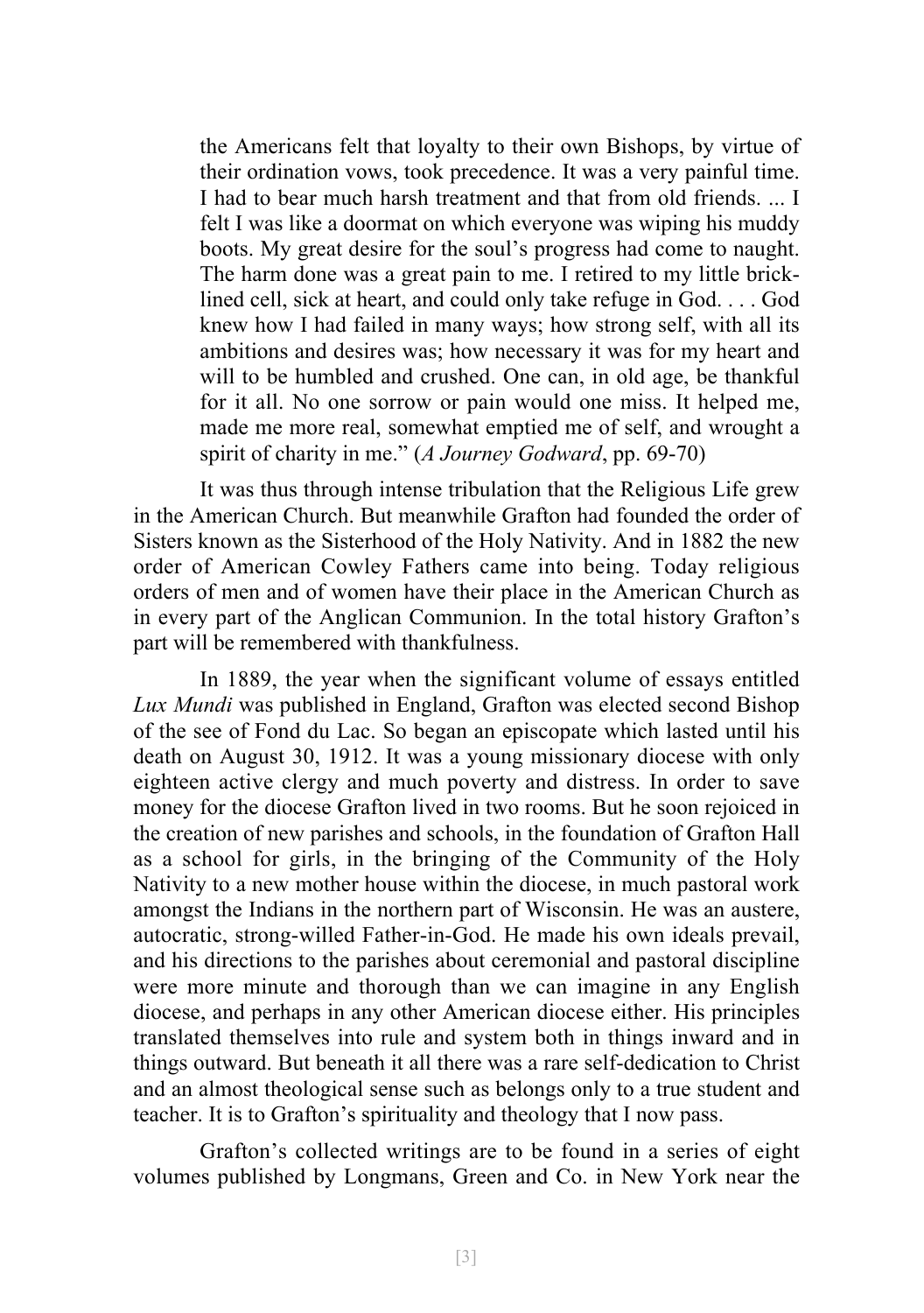end of his life. The most interesting is his autobiography, entitled rather self-consciously *A Journey Godward*. It is a remarkable collection of spiritual confessions, wise counsels and theological comments as well as a record of events and personalities in England and America. It also describes some exciting adventures. For instance there is the tale of how Grafton and his friend Prescott before coming to England to test their vocations felt called to a time of retreat in a hut on Long Island, and during that time the Confederate forces invaded the island with some embarrassing incidents. Some of the volumes contain lectures, sermons and letters. One is a substantial theological treatise entitled *Christian and Catholic*. It is still well worth reading and contains deep and searching exposition of the Incarnation and the Atonement, the nature of the Church and the place of the Anglican Church within Christendom.

Grafton's spiritual counsels spring from his own interior struggles, the struggle between his own imperious temperament and the call to humility, the struggle to see pain and disappointment as a way of being near to the Crucified. He writes:—

"Working for our good, God has sent checks and disappointments and afflictions. Love sent them all. They were all for one end. There is only one safe resting-place for the heart of man, and that is the will of God. Thither He would woo us, thither constrain us. Oft-times He withholds His spiritual favours, that, like the bride in the Canticles, we may arise and with self-abandonment seek Him."

The self-abandonment is seen in the prayers which Grafton used. Here is a very characteristic one, used by him through many years:—

"O God, dearest and best, may the increase of thy accidental glory be the chief end of my life. May thy ever-blessed will be the law of my being and of all my actions and desires. May thy transforming and uniting love be the permanent and imperative motive of all my actions, duties, labours, thoughts and words. May the life of my blessed Lord be the model and mould of my own, that being melted by penitence I may be recast and reunited in thee. May thy Holy Spirit so rule and govern . . . that I may rest peacefully in thee and be an instrument for the conversion of others." (*A Journey Godward*, p. 63)

Humour comes into his spiritual counsels:—

"Some venial sins will always be committed, just as some dust will be settling on our carpets. It is not wise in the latter case to seek the removal of the dust by picking it up with a pin, but to give the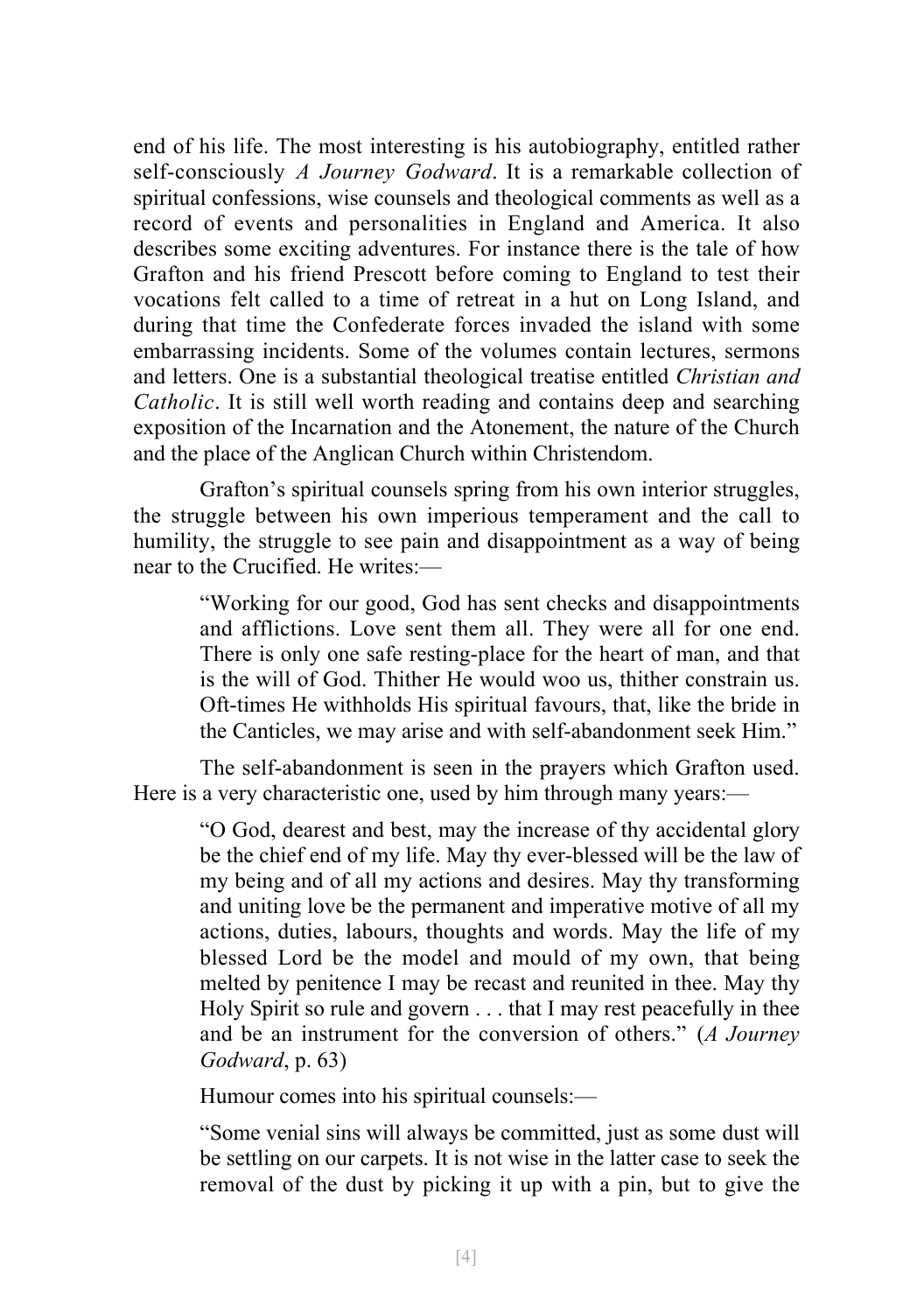carpet a good sweeping." (*A Journey Godward*, p. 137)

Here is a counsel about going into retreat. I think it is today the greatest need in both our Churches, American and English:—"It is the still lake that reflects the heavens, so it is the still soul that is receptive of God's inspiration. Therefore those retreats given to clergy in which the idea of a conference is mingled fail of their intended effect. All conversation amongst the clergy should cease during the retreat." (*A Journey Godward*, p. 131)

Theologically, Grafton expounded the Incarnation in the way that one would expect of a teacher who had learned from Pusey, Liddon and R. M. Benson. His exposition is however far more scriptural than patristic in mode, and he draws out movingly the true humanity of Our Lord in his temptations, his dereliction and his death. But he is uncompromising on the deity of the Lord and the miracles:—

"As we cannot suppose God would send a teacher into the world to undo His own work and lead the world back into idolatry, we must either give up Christ as teacher in any way sent from God, or else admit that divine worship is rightly paid to Him because He is God." (*Christian and Catholic*, p. 45)

"What wonder that when He was born all creation was present at His birth to honour it. ... What wonder too when He entered on His work all creation honoured Him as its Lord." (*Christian and Catholic*, pp. 69-70)

All the more moving then is Christ's identification of Himself with the darkness of sinful humanity in the Passion. Grafton's account of Gethsemane and the dereliction has the depth of Newman's great sermon on "The Mental Sufferings of Christ" hut a simplicity which Newman's eloquence lacks. The essence of atonement, however, is not penal suffering but a victorious representative sacrifice by which we are cleansed and in which we can be offered to God in a life centred in the Eucharist.

Deeply orthodox as he was Grafton was no fundamentalist. He was perhaps too rooted in the teaching of the second generation of the Tractarians to become exactly a disciple of Charles Gore and the *Lux Mundi* school, but he had moved that way in a frank acceptance of post-Darwinian evolutionary ideas:—"To deny what is called the Darwinian theory of the evolutionary process is as unwise as to deny the truth of the world's orbit round the sun. The discovery of the law of progress in the natural world is in favour of the doctrine of the progressive development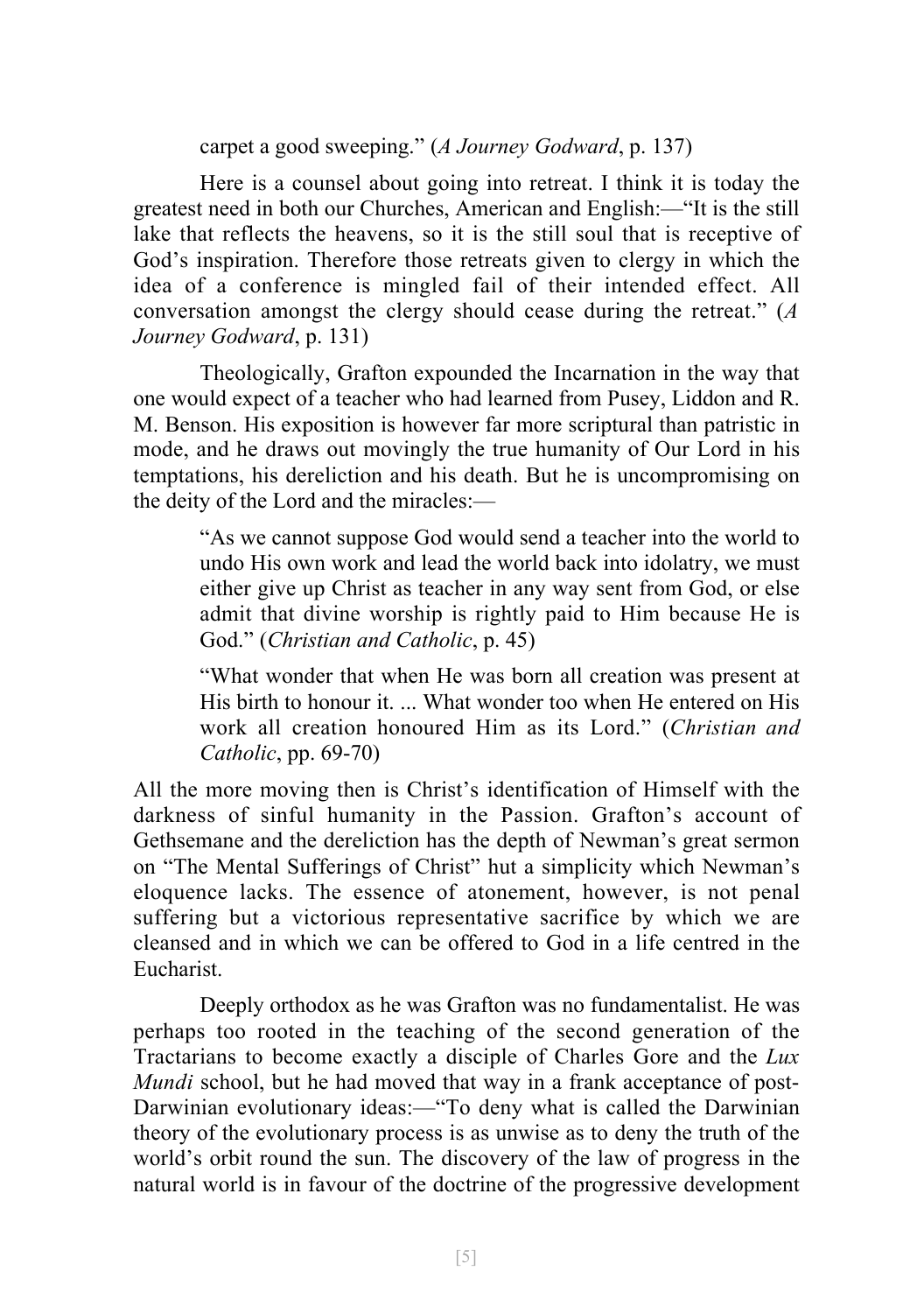of man in and through the Incarnate Lord into a final union with God which secures sinlessness and eternal life. The grand mistake of Rome is not only its denial of the truth revealed in nature and discovered by science but its theory that God, having made a perfect being who fell away by sin, came and died in order to restore man to his former condition. There is a partial truth in this. But the larger one is that God in spite of man's sinfulness came to forgive and lift him up to a higher state of union and life in Himself than he had had before. In the Incarnate One creation advances to its completion." (*A Journey Godward*, pp. 183-184)

Do we not see here the forecast of much theological development? I find myself murmuring the name Teilhard de Chardin. I would also cite a perhaps startling encomium which Grafton wrote about the contributions of Broad Church theology in the last century. In a paper on *The Rise of Ritualism* in his Fond du Lac Tracts Grafton, while complaining of the vagaries of Jowett in England and Stopford Brooke in America, wrote of "the theological genius of Maurice, the brilliant sermons of Robertson and the chiselled delicacy of Dean Stanley's thought":—

"The movement did good and is still doing it. It created a profitable discontent with inherited apologetics, formerly serviceable but now useless. It helped to demonstrate that no dogma of the Catholic faith is contradicted by any recognized scientific fact. It disillusioned men from a belief in the mechanical theory of verbal scriptural inspiration. By the controversy concerning eternal punishment many came to know the Church's doctrine of a future, purificative, progressive state, and it made prayers for the dead acceptable to Protestants. It started the Church on new courses of philanthropy. The sword of the faith gleamed with victorious light, as it seemed forged anew." (*Fond du Lac Tracts*, pp. 367-368)

Grafton adds: "A new comprehensive school is arising. It is too soon to outline its proposals or its hopes." These are not the words of a partisan or of a static mind.

Now for the Church and its unity. Grafton believed that the Holy Spirit had been inspiring a revival of Catholic faith and life within the Anglican Communion while in the same period the modern Church of Rome had been resisting the Holy Spirit by its trend to ultramontanism and isolation. He was vehemently anti-Roman. "The Holy Spirit", he said, "has been pleading with the Roman Church, calling it back to primitive doctrine and true catholicity, and it has rejected the Spirit's guidance and become more Papal." He wrote a Pastoral entitled "The Sin of joining the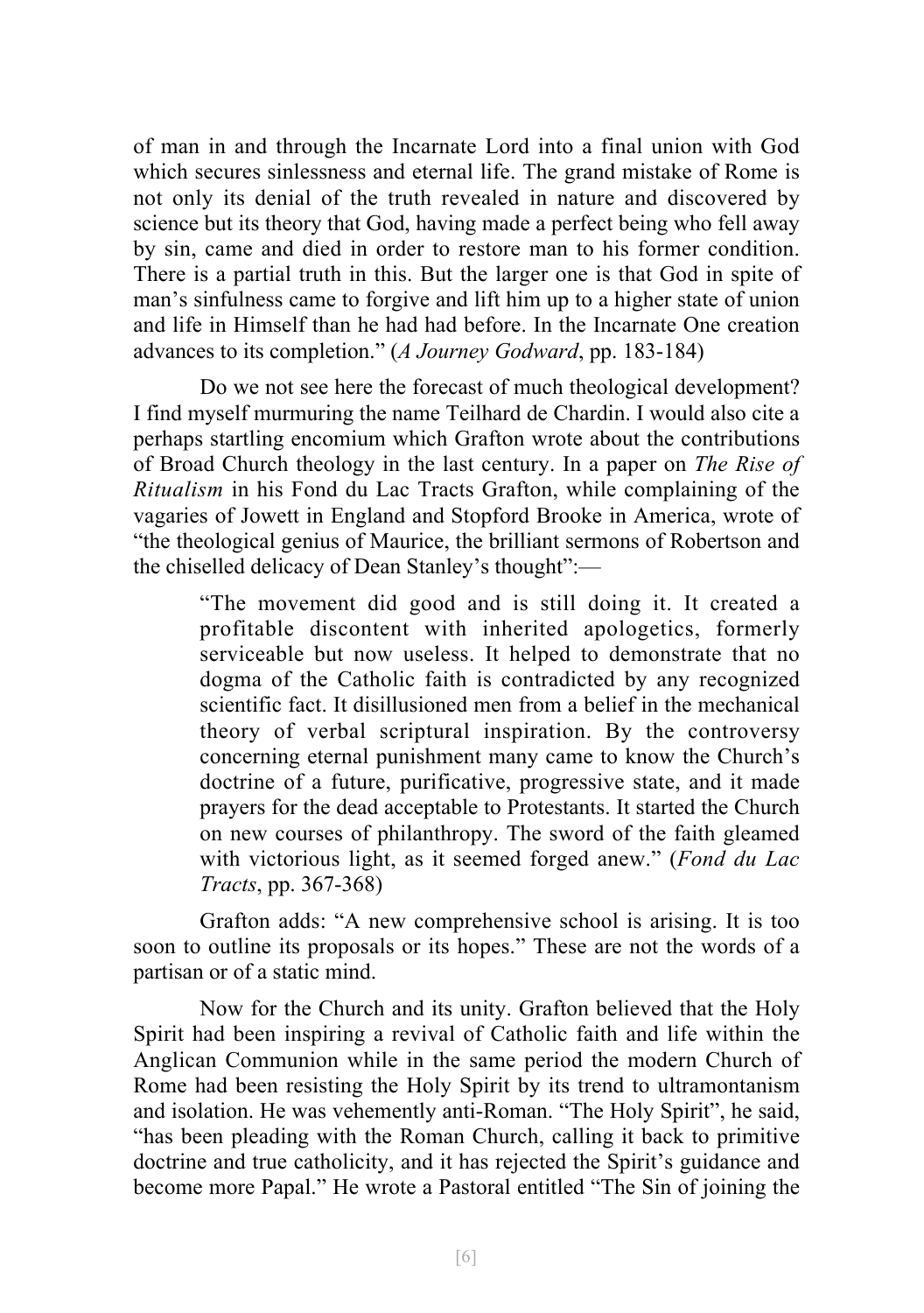Roman Catholic Church", and he even said:—"As the sin of schism lies with that party that compels withdrawal, by demanding uncatholic or uncanonical terms of communion, the Church of Rome is in schism everywhere. She is in schism in the city of Rome, though not equally and for the same reasons that she is in London." (*Christian and Catholic*, p. 360)

It was towards the Holy Orthodox Church of the East that Grafton specially turned. In 1903 Grafton visited Russia, accompanied by W. J. Birkbeck, an English layman who had a lifelong interest in the Russian Orthodox Church. He had many conversations with Russian ecclesiastics and attended the Liturgy in many churches and was deeply moved. "My own impression," he wrote, "corresponds with that of the late Bishop Creighton that the Russians are the most religious nation in Europe. While it may be said that the English are the most practical, the French the most logical, the Germans the most learned, the Italians the most artistic and the Americans the most freedom-loving, it may fairly be said of Russia that as a nation she is the most religious." (*A Journey Godward* p. 255.) For myself, having visited Russia twice, I would say that fifty years of persecution and suppression have not been able to kill the spirit of religion amongst the Russian people. But Grafton, not content with impressions, during and after his visit grappled in a scholarly way with the doctrinal issues of Eastern Orthodoxy and shewed an understanding of them which is not too common amongst Anglicans. He warmed to the Orthodox Church as standing for a non-Papal catholicity. He welcomed the Eastern doctrine as being more mystical than legal or institutional:—

> "The Eastern idea of the Church is not of a body culminating in one visible representative of Christ to whom obedience is due; but the Church is one spiritual organism, embracing all Church members in heaven and earth, united sacramentally to the indwelling Lord and united to one another by divine charity." (*Fond du Lac Tracts*, No. VI "The Reunion of Oriental and Anglican Churches).

He believed that the Eastern veneration for Blessed Mary and the saints saw them as fellow worshippers with us within the one Body of Christ, invoking one another and praying for one another, and that this conception was free from the Latin tendency to regard the saints as mediators supplementing the mediatorship of Christ. He held that the American liturgy with its more explicit sacrificial language and its invocation of the Holy Spirit was more intelligible to the Easterns than the English liturgy. He called frankly for the removal of the *Filioque* clause as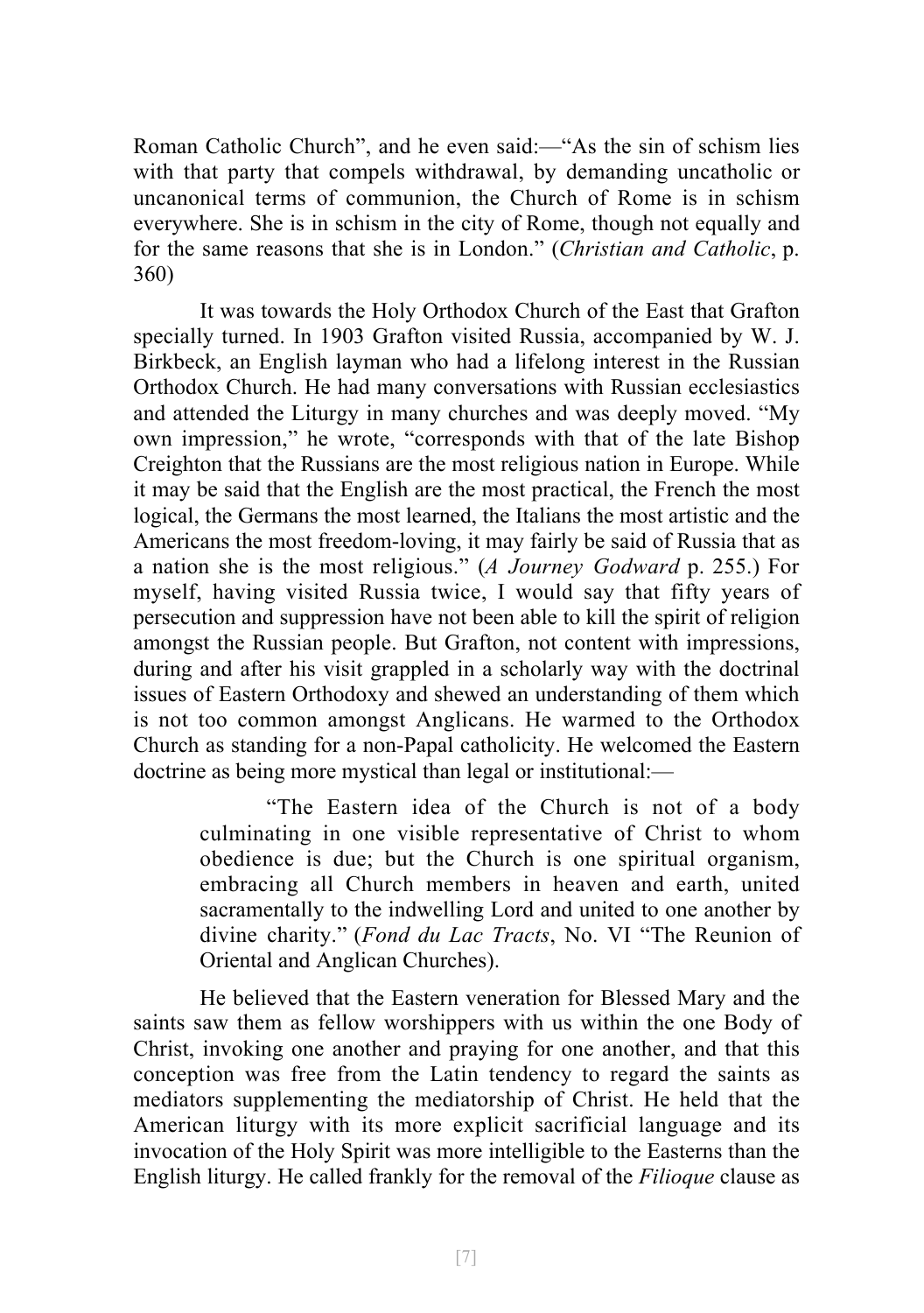being, however theologically defensible, an unlawful Western addition to the Creed. He went so far in forthrightness as to say:—

> "We must not wait for its removal by England's Church, prevented as she is by the State from taking any action, but the free Church of America must lead the way. For my own part I think the right and straightforward course is to remove it."

I do not know how far the American Church today shares that view, for I see a stout defence of the *Filioque* clause on theological grounds in Dr. Macquarrie's work *Principles of Christian Theology*.

What of the non-episcopal Protestant Churches? Grafton had no enthusiasm for union with them. He did not believe that the basis for union with them at present existed. Indeed he voiced a general doubt in his mind as to whether the visible, ecclesiastical union of all Christians was going to be accomplished in this world at all. In a striking passage in his autobiography lie disclosed this thought about the final future of the Church:—

"How do we know that it is His will that the separated portions of Christendom should be united? . . . What is to be, according to the divine will, the course of the Church on earth? It is not to conquer the world and to make the world good. It is to gather out of the world those who are to form the Kingdom of Righteousness which is to last for ever. The world is in opposition to Christ and will become more so as time goes on. The world will treat the Church as it treated Christ. It will gain a foothold within the Body of the Church itself, which will be the source of its division. Christianity ns a world's victor will be a failure. Its true victory will be found in its faith in Christ, which will not thereby be disturbed. . . . The sign of the Cross, that is persecution, will be seen. The outward garment of Christ will be rent by divisions. . . . We cannot say that it is God's will that the different portions of disunited Christendom will ever be united." (*A Journey Godward*, pp. 247-249)

Grafton was not denying the union of Christians in Christ's mystical body through the sacraments. That was the imperishable reality. He was, in this apocalyptic passage, querying the final hope of expressing this unity in visible structure. His though is not always consistent. If these sentences are akin to some of Our Lord's warnings in His apocalyptic teaching, they are less near to the Epistle to the Ephesians. Nor do they exclude Grafton's ardent hopes concerning the unity of the Anglican and the Eastern Orthodox Churches, for after passing on to a vehemently anti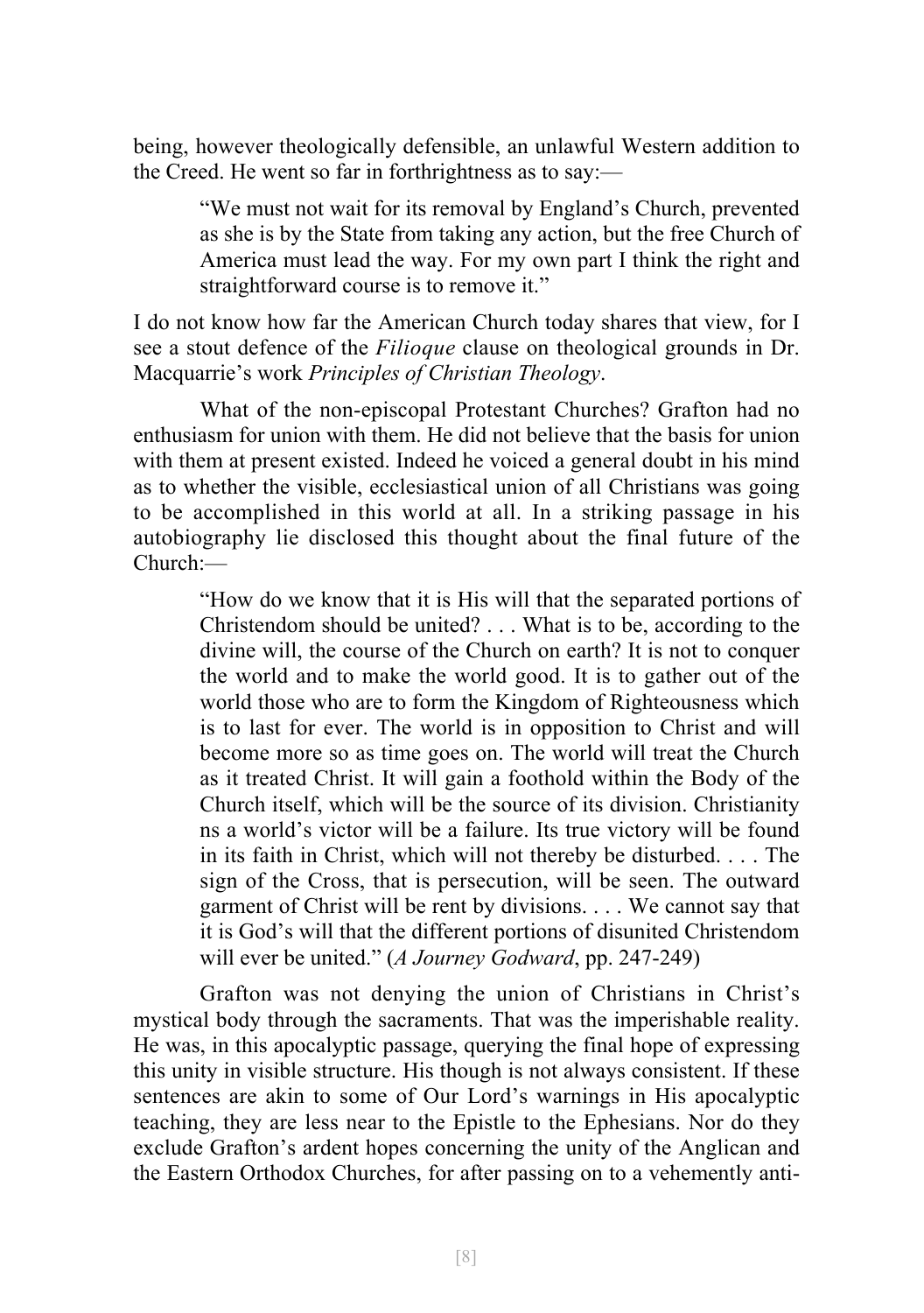Roman polemic—"We must pray for Rome's conversion, but only a moral earthquake, as terrible as the physical one which smashed Messina, can shatter the Papacy and make possible a reunion with her"—he turns hopefully to the East, "The Eastern Church does not ask us to submit. In her great love she only asks 'Are we of the same faith?' ... If we are one with her in faith, then she opens her heart and says 'we are brethren'."

Such were the main lines of Bishop Grafton's spiritual and theological teaching. Trained in the stern Tractarian school he brought much of the Tractarian spirit into the American Church in the latter part of the last century, and his role was creative in the development of the Religious Life and in the vision of unity between East and West. While he must have appeared to many as a tough partisan he was too devoted to Christ Crucified to think of any ecclesiastical system in a triumphalist way, and in his grasp of the relation of evolution and creation he pointed forward to the more liberal Catholicism of later decades. I want now to ask what he and his teaching have to say to use today.

Nashotah House meant much to him. In his early years in England he writes: "Will you not do me the kindness of procuring for me some good account of Nashotah? It is the only very church-like thing I know of. Any facts concerning it. A note to the Principal would do it. I am to give a lecture on the American Church." (*Letters and Addresses*, p. 58, November 3, 1865.) Here is a letter written to Prescott during his episcopate: "We know you would so enjoy the sight of the new buildings along the Bluff of the lake, with the stone cloister 226 feet long, and opening into the chapel, which adds to the vista. ... It is like a new place, with the old spirit back in it. The Professors live together and with the students. It is about the only place where ritualism is not talked about. There is a spirit of reality, order, devotion and study about the House." (p. 117, January 1, 1894). A few years later we find him writing: "I obtained a legacy for Nashotah House of 350,000 dollars" (p. 154, February 17, 1910). And then in the last year of his life: "I look to Nashotah along with some of the other seminaries as the hope of the coming Catholicity of the Church" (p. 158, March 8, 1911). He loved your house, and cherished it. But how does his message stand today?

The scene has altered in ways which Grafton never dreamed of. That a Second Vatican Council should do so much in the recovery of a primitive, scriptural and patristic Catholicity would have greatly startled him, as indeed it has startled many. The collegiality of Peter and the whole episcopate, the setting of Mariology in the context of the doctrine of the Church, the recovered emphasis upon the sharing of all the baptised in the